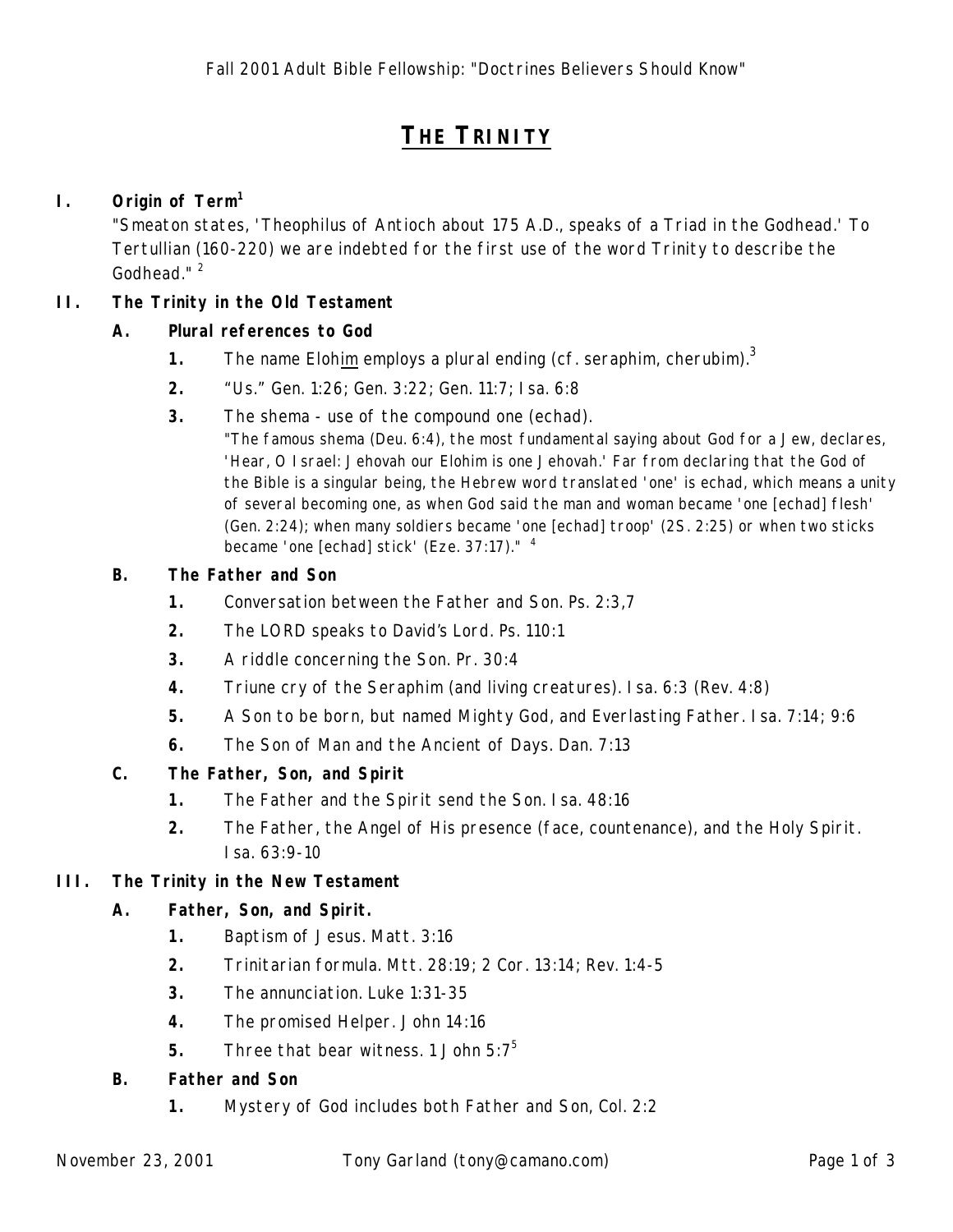## **IV. Actions by the Trinity**

- **A.** The atonement of Christ. Isa. 53:6; Isa. 53:10; Eph. 5:2; Heb. 9:14
- **B.** Creation. Gen. 1:1-2; Job 26:13; Job 33:4; Ps. 104:30; Isa. 42:5; John 1:3; Col. 1:16; Heb. 1:3
- **C.** The incarnation. Luke 1:35; Php. 2:7; Heb. 10:5
- **D.** The resurrection.<sup>6</sup> John 2:19; John 10:17; Acts 4:10; Rom. 4:24; Rom. 6:4; Rom. 8:11; 1Pe. 3:18
- **E.** Regeneration of the Spiritually dead. John 5:21; Tit. 3:5; Jas. 1:17-18

## **V. Roles within the Godhead**

- **A.** Jesus petitions the Father to send the Spirit Who then testifies of Jesus. John 14:16; John 15:26; John 16:7; John 16:13
- **B.** Father sends the Spirit in the name of Jesus. John 14:26
- **C.** Jesus does the will of the Father : Mtt. 4:3; Mtt. 6:10; Mtt. 26:39; Luke 4:3; Luke 11:2; Luke 22:42; John 4:34; John 5:19; John 5:30; John 6:38; John 8:28; John 10:18; John 12:49-50; Heb. 10:7-9
- **D.** All things under Jesus' feet Who then is subject to the Father. 1 Cor. 15:28
- **E.** As in marriage, the persons of the Trinity are equal, but differ in role.

# **VI. Deity of Christ and the Holy Spirit**

Those who are unwilling to accept the doctrine of the Trinity must ignore the following passages which overwhelmingly establish both Jesus and the Holy Spirit as God.

- **A. Jesus called Jehovah** : Ps. 68:18 (cf. Eph. 4:8-10); Ps. 102:12 (cf. Heb. 1:10-12); Ps. 102:25- 27 (cf. Heb. 1:10-12); Isa. 6:5 (cf. John 12:41); Jer. 23:5-6 (cf. 1Cor. 1:30); Zec. 12:10 (cf. Rev. 1:7); John 12:41 (cf. Isa. 6:5); 1Cor. 1:30 (cf. Jer. 23:5-6); Eph. 4:8-10 (cf. Ps. 68:18); Heb. 1:10-12 (cf. Ps. 102:12,25-27)
- **B. Jesus creator** : John 1:3; John 1:10; Acts 3:15; Col. 1:16; Eph. 3:9; Heb. 1:2; Rev. 3:14
- **C. Jesus does divine works** : Mtt. 9:2; Mtt. 23:34 (sends prophets); Mtt. 23:37 (wooed Jerusalem); Mark 2:5; Mark 2:10; Luke 5:20-21; Luke 7:48; John 2:19 (cf. Acts 3:15); Heb. 1:2; 2Ti. 1:10; Acts 3:15 (cf. John 2:19)
- **D. Jesus equal with God** : Num. 21:6 (cf. 1Cor. 10:9); Isa. 49:10 (cf. Rev. 7:17); Luke 1:76; Luke 22:69; John 1:1; John 5:18; John 5:23; John 8:58; John 10:30; John 10:33; John 10:38; John 12:45; John 14:1; John 14:9; John 19:7; Rom. 9:5; 1Cor. 10:9 (cf. Num. 21:6); Php. 1:19; Php. 2:6; Col. 2:2; Rev. 7:17 (cf. Isa. 49:10)
- **E. Jesus eternal** : Ps. 110:1; Isa. 9:6; Isa. 48:16; Dan. 3:25; Mic. 5:2; Mtt. 22:44; John 1:1; John 1:15; John 1:30; John 3:13; John 8:58; John 17:5; John 17:24; Col. 1:17; Heb. 1:8-10; Heb. 7:25; Heb. 13:8; Rev. 1:8; Rev. 1:18; Rev. 2:8; Rev. 19:15; Rev. 22:13
- **F. Jesus fullness of God** : Col. 1:19; Col. 2:9-19; Heb. 1:3; 1Ti. 6:16
- G. **Jesus omnipresent**<sup>7</sup>: John 1:48; John 3:13; John 14:18; John 14:20; John 14:23
- **H. Jesus omniscient** : John 1:48; John 4:17; John 6:64; John 11:14; John 13:11; John 18:4; Rev. 2:23